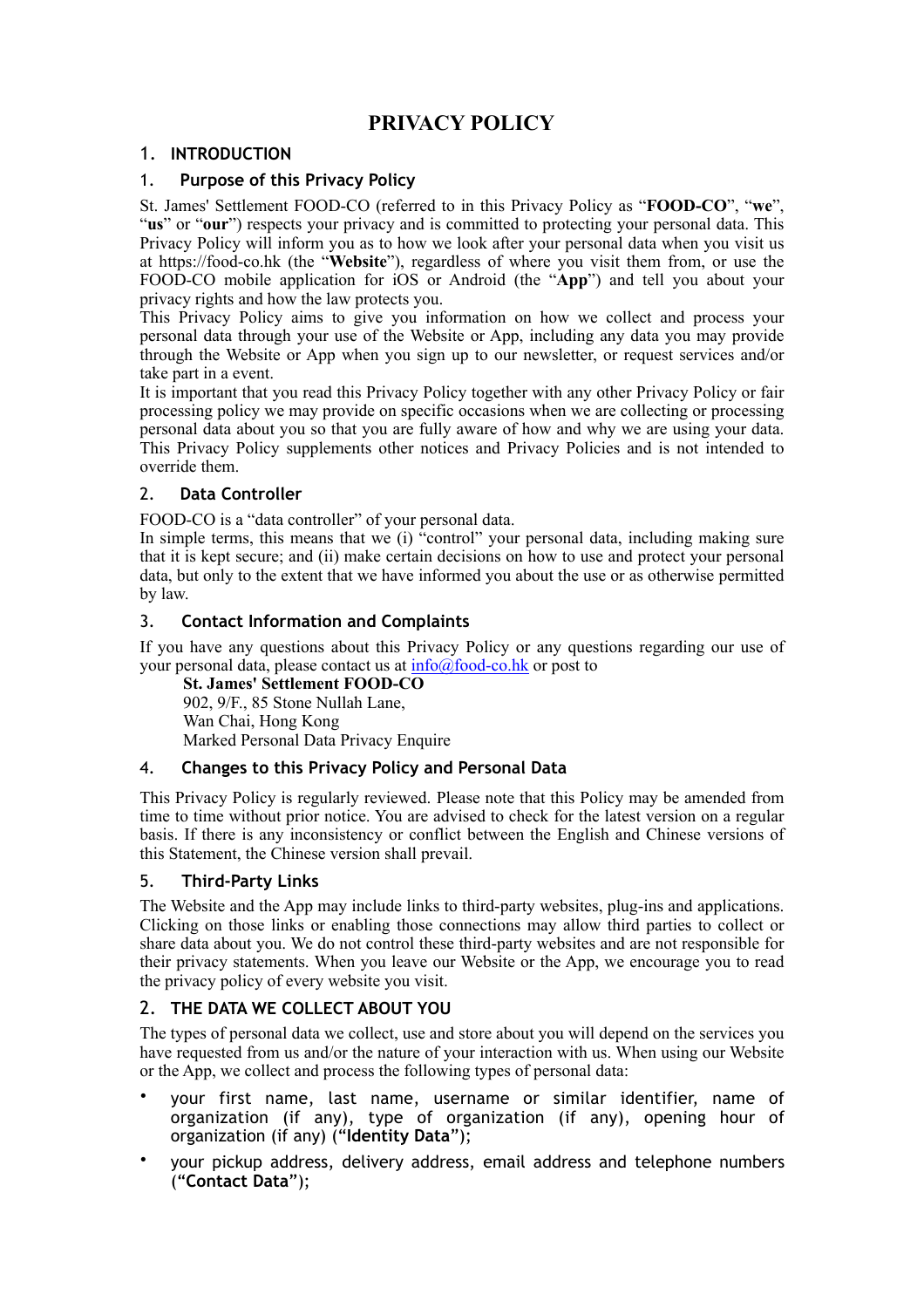- details of donation products and services you have donated to us ("**Donation Data**");
- your IP address, your login data, browser type and version, time zone setting and location, browser plug-in types and versions, operating system and platform, and other technology on the devices you use to access the Websites or the App ("**Technical Data**");
- your username and password, donation record made by you, your application, your interests, preferences, feedback and survey responses ("**Profile Data**");
- information about how you use our Websites, the App and other services, for example, how often you come to our showrooms and events ("**Usage Data**").

We do not collect any special categories of personal data about you (this includes details about your race or ethnicity, religious or philosophical beliefs, sex life, sexual orientation, political opinions, trade union membership, information about your health, and genetic and biometric data). Nor do we collect any information about criminal convictions and offences.

#### 3. **HOW WE COLLECT YOUR DATA**

#### 1. **Direct Interactions**

We collect Identity Data, Contact Data and Donation Data about you that you provide to us by filling in forms or by corresponding with us by post, phone, email or otherwise. This includes personal data you provide when you:

- apply for our services;
- register on our Website or the App;
- subscribe to our newsletter;
- enter an event or survey; or
- give us feedback or contact us in any way or form.

#### 2. **Automated Technologies and Interactions**

As you interact with our Websites or the App, we will automatically collect Technical Data about your equipment, browsing actions and patterns. We collect this personal data by using cookies and other similar technologies.

A cookie is a small file of letters and numbers stored by computer after being sent to your computer when you visit a website. Whenever you visit the same website again, the information stored in the cookie can be retrieved to notify the website of your previous activity. We use cookies to facilitate website navigation, maintain quality of online service, provide additional security, allow the customization of your access to the Websites and remember you when you return to the Websites.

A cookie cannot give us access to your computer or to information beyond what you provide us and we don't store personally identifiable information such as your name or address in cookies we create, but we do use encrypted information gathered from them to help improve your experience on our Websites. If you do not wish to enable cookies, you'll still be able to browse the Websites and use them for research purposes.

You can set your browser to refuse all or some browser cookies, or to alert you when websites set or access cookies. If you disable or refuse cookies, please note that some parts of this website may become inaccessible or not function properly.

When you visit our Websites, you may notice some cookies that are not related to OnTheList. If you go on to another website that contains embedded content, you may be sent cookies from these websites. We do not control the setting of these cookies, so we suggest you check the third-party websites for more information about their cookies and how to manage them.

To find out more about cookies, including how to see what cookies have been set and how to manage and delete them, visit [www.aboutcookies.org](http://www.aboutcookies.org/) or [www.allaboutcookies.org.](http://www.allaboutcookies.org/)

# 4. **HOW WE USE YOUR PERSONAL DATA**

### 1. **Data Usage**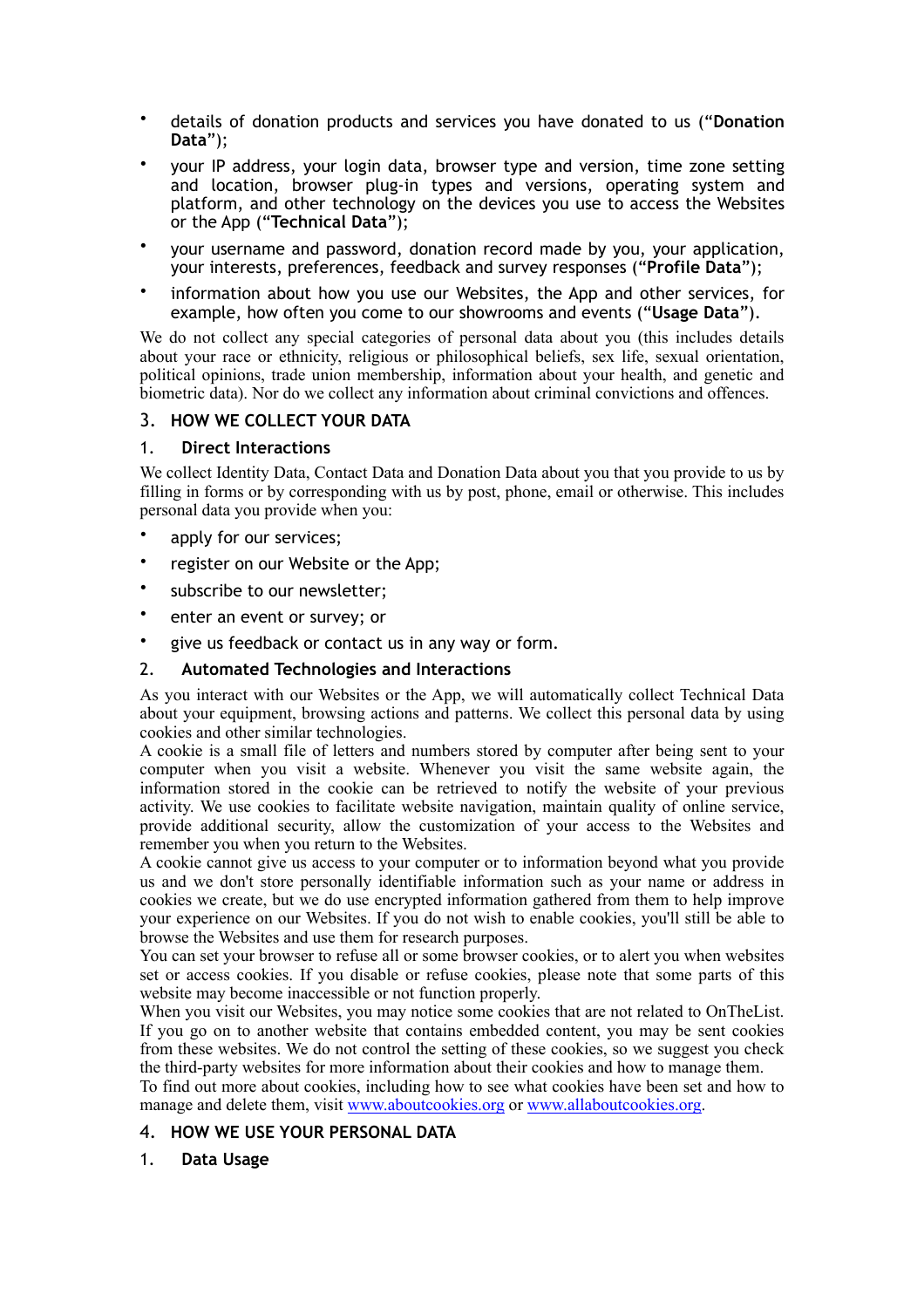We are committed to only use your personal data when the law allows us to. Most commonly, we will use your personal data in the following circumstances:

- Where we need to perform the service we are about to enter into or have entered into with you ("**Performance of Service**").
- Where it is necessary for our legitimate interests (or those of a third party) and your interests and fundamental rights do not override those interests ("**Legitimate Interests**").
- Where we need to comply with a legal obligation ("**Legal Obligations**").

We plan to use your personal data for the following purposes, and pursuant to the corresponding legal bases:

| <b>Purpose</b>                                                                                                                                                                      | <b>Type of Data</b>                                | <b>Lawful Basis and Basis</b><br>of Legitimate Interest                                                                                                                                                                                                                 |
|-------------------------------------------------------------------------------------------------------------------------------------------------------------------------------------|----------------------------------------------------|-------------------------------------------------------------------------------------------------------------------------------------------------------------------------------------------------------------------------------------------------------------------------|
| Registration as a new customer                                                                                                                                                      | Identity Data;<br>Contact Data.                    | Performance of Service                                                                                                                                                                                                                                                  |
| Processing your donation                                                                                                                                                            | Identity Data;<br>Contact Data;<br>Donation Data;  | Performance of Service                                                                                                                                                                                                                                                  |
| Processing your volunteer<br>service                                                                                                                                                | Identity Data;<br>Contact Data;                    | Performance of Service                                                                                                                                                                                                                                                  |
| Management of our relationship<br>with you<br>(i.e. notifications about changes<br>to Privacy Policy and asking<br>you to leave a review or take a<br>survey)                       | Identity Data;<br>Contact Data;<br>Profile Data;   | Performance of Service;<br>Legal Obligations;<br>Legitimate Interest (to<br>keep your records updated<br>and to study what<br>donation / service the user<br>need in order to improve<br>the service).                                                                  |
| Administration and Protection<br>of our Websites and App<br>(including troubleshooting, data<br>analysis, testing, system<br>maintenance, support reporting<br>and hosting of data) | Identity Data;<br>Contact Data;<br>Technical Data; | Legitimate Interest (for<br>running our business,<br>provision of<br>administration and IT<br>services, network<br>security, to prevent fraud<br>and in the context of a<br>business reorganisation or<br>group restructuring<br>exercise);<br><b>Legal Obligations</b> |
| Using data analytics to improve<br>our Websites, the App, products/<br>services, marketing, customer<br>relationships and experiences                                               | Usage Data;<br><b>Technical Data.</b>              | Legitimate Interest (to<br>define types of customers<br>for our products and<br>services, to keep our<br>Website and the App<br>updated and relevant, to<br>develop our business and<br>to inform our operation<br>strategy).                                           |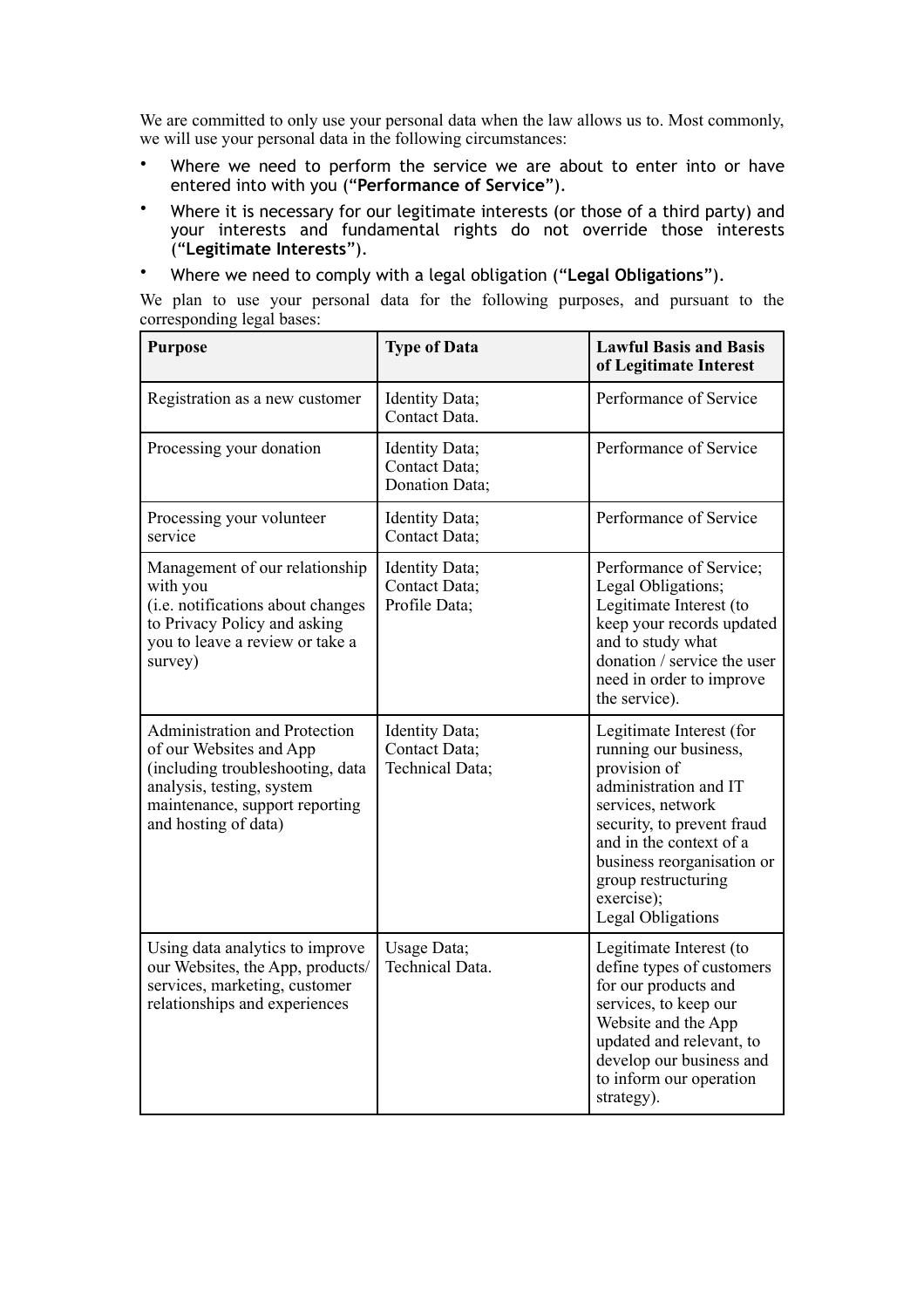We will only use your personal data for the purposes for which we collected it, unless we reasonably consider that we need to use it for another reason and that reason is compatible with the original purpose. If you wish to get an explanation as to how the processing for the new purpose is compatible with the original purpose, please feel free to contact us any time. Please note that we may process your personal data without your knowledge or consent, in compliance with the above rules, where this is required or permitted by law.

# 2. **Marketing and Promotional Offers**

As FOOD-CO is an information sharing platform, we may provide you other social information (such as other funding resources, other relevant service information etc.) or volunteer service information.

If you don't want to receive any social service information, please [click here](https://forms.gle/hdjy9e9NsBRNfYAG9) (enter into the website, please fill in your email address and click the disagreement)

We will get your express opt-in consent before we share your personal data with any third party for marketing purposes.

£ I do not agree to receive the above information.

### 3. **Opting Out**

You can ask us or third parties to stop sending you marketing messages at any time by:-

by contacting us anytime at [info@food-co.hk](mailto:info@food-co.hk).

Where you opt-out of receiving these marketing messages or newsletters, this will not apply to personal data provided to us as a result of service provide (which we will continue to process in order to perform the service with you or as a result of our regulatory or legal obligations).

### 5. **DISCLOSURES OF YOUR PERSONAL DATA**

We may share your personal data with the following parties for the purposes set out in the table above:-

• External Third Parties as set out in Clause 9 (*Definitions*) below; and

We require all third parties to respect the security of your personal data and to treat it in accordance with the law. We do not allow our third-party service providers to use your personal data for their own purposes and only permit them to process your personal data for specified purposes and in accordance with our instructions.

# 6. **DATA SECURITY**

We have put in place appropriate security measures to prevent your personal data from being accidentally lost, used or accessed in an unauthorised way, altered or disclosed. In addition, we limit access to your personal data to those employees, agents, contractors and other third parties who need to know. They will only process your personal data on our instructions and they are subject to a duty of confidentiality.

We have put in place procedures to deal with any suspected personal data breach and will notify you and any applicable regulator of a breach where we are legally required to do so.

### 7. **DATA RETENTION**

We will only retain your personal data for as long as reasonably (3 years) necessary to fulfil the purposes we collected it for, including for the purposes of satisfying any legal, regulatory, tax, accounting or reporting requirements. We may retain your personal data for a longer period in the event of a complaint or if we reasonably believe there is a prospect of litigation in respect to our relationship with you.